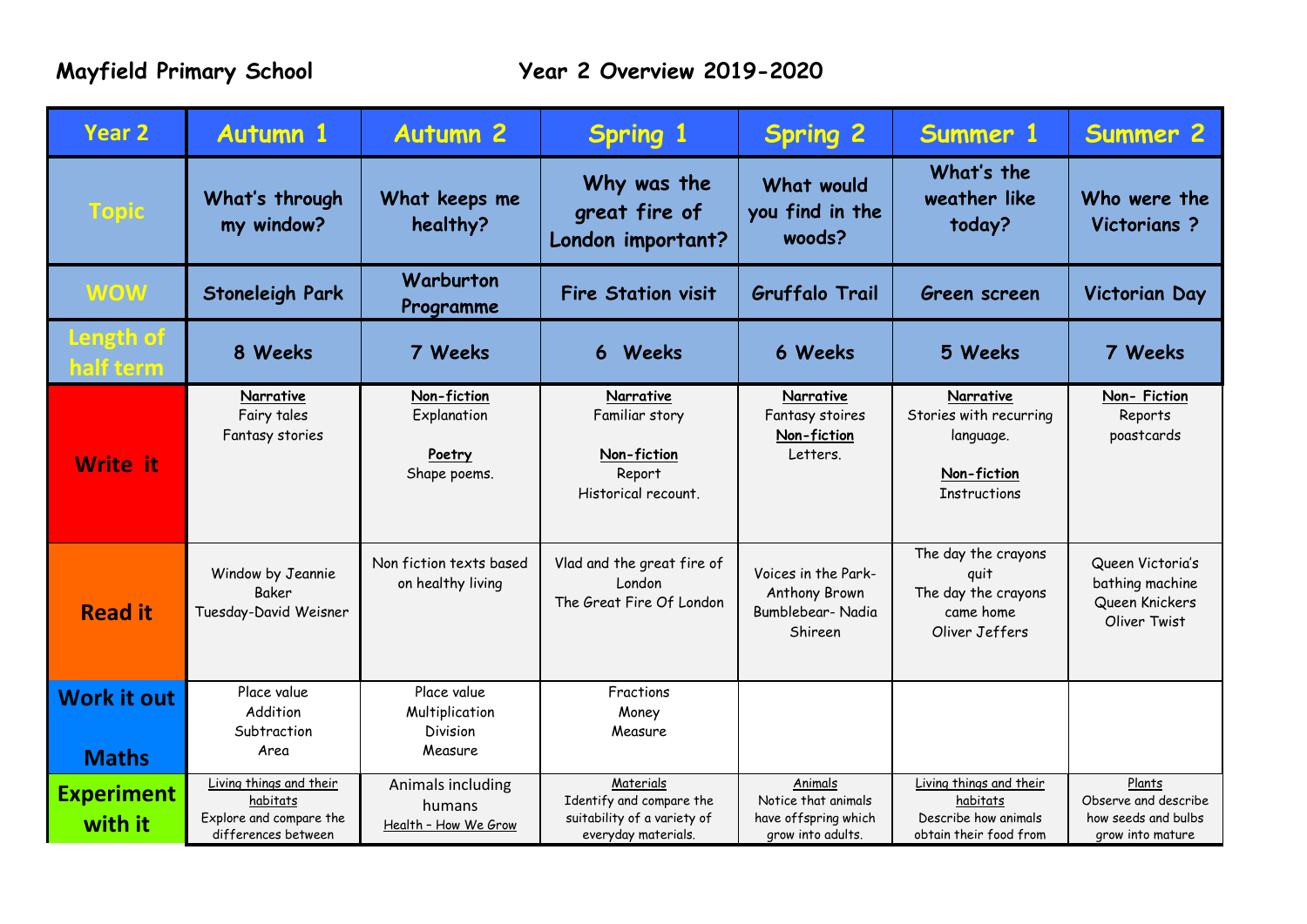# **Mayfield Primary School Year 2 Overview 2019-2020**

| E-safety<br>Computer Science<br>Computer Science<br><b>Compute it</b><br>Computer Science<br>Code Blocks<br>Movement<br>Problem Solving<br>Problem Solving<br>Problem Solving<br>Code Blocks<br><b>Information Tech</b><br>Debugging<br>Debugging<br>Debugging<br>Movement<br>Drawing<br>I can understand the<br>Where does our food<br>What are seasons?<br>What are the seven<br><b>Local geography</b><br>local area and UK<br>differences between the<br>Weather - identify<br>study<br>wonders<br>come<br>UK and a small area in a<br>field work- making<br>overall.<br>of the world?<br>from?<br>seasonal<br>contrasting one European<br><b>Including local area</b><br>Local area fieldwork e.g.<br>and daily weather<br>Identify 7 main<br>own                                                                                                                                                                                                                                                                                                                                         |  |
|------------------------------------------------------------------------------------------------------------------------------------------------------------------------------------------------------------------------------------------------------------------------------------------------------------------------------------------------------------------------------------------------------------------------------------------------------------------------------------------------------------------------------------------------------------------------------------------------------------------------------------------------------------------------------------------------------------------------------------------------------------------------------------------------------------------------------------------------------------------------------------------------------------------------------------------------------------------------------------------------------------------------------------------------------------------------------------------------|--|
|                                                                                                                                                                                                                                                                                                                                                                                                                                                                                                                                                                                                                                                                                                                                                                                                                                                                                                                                                                                                                                                                                                |  |
| country-e.g. London and<br>fieldwork/collecting<br>visits local shops?<br>maps/geographical<br>patterns in<br>continents/5<br>another<br>data/physical/human<br>Allotments/fast food<br>Use compasses and two<br>vocab<br>oceans including<br>Identify the seas<br>features<br>restaurant/butchers/Te<br>e.g. hill/ river/<br>number<br>where the<br>surrounding the UK<br>on maps of Oldham and<br>directions<br>co-ordinates/ grid<br>sco/<br>wonders of the<br>similarities/differences<br>newsagents/farm.<br>and compass points<br>references.<br>world are<br>Weather patterns in<br>Identify characteristics<br>located, Include<br><b>Explore it</b><br>$\mathsf{In}$<br>area e.g. park and town<br>of 4<br>north and south Pole.<br>compass<br>Geography<br>countries of the UK and<br>work/directional<br>centre.<br>their capital cities and<br>language -<br>surrounding areas.<br>north, south, east,<br>Physical/human features<br>west,<br>include 8 points of a<br>on<br>maps including<br>compass.<br>symbols/key<br>Introduce 4 figure<br>of features<br>grid<br>references. |  |
| Significant<br><b>Gunpowder Plot</b><br><b>Great fire of London</b><br>Local study<br>Significant individuals<br>Victorians<br><b>Remember</b><br>Significant people/<br>individuals<br>Know that our knowledge is<br>Know that our knowledge<br><b>Identify similarities</b><br>Neil Armstrong<br>it<br>events<br>Florence<br>constructed from a range<br>Lives of significant<br>and<br>from our locality<br>Nightingale<br>constructed from a<br>differences in<br>$\mathsf{of}$<br>individuals in the past.<br><b>History</b><br>Compare aspects of<br>different<br>Know where the people                                                                                                                                                                                                                                                                                                                                                                                                                                                                                                  |  |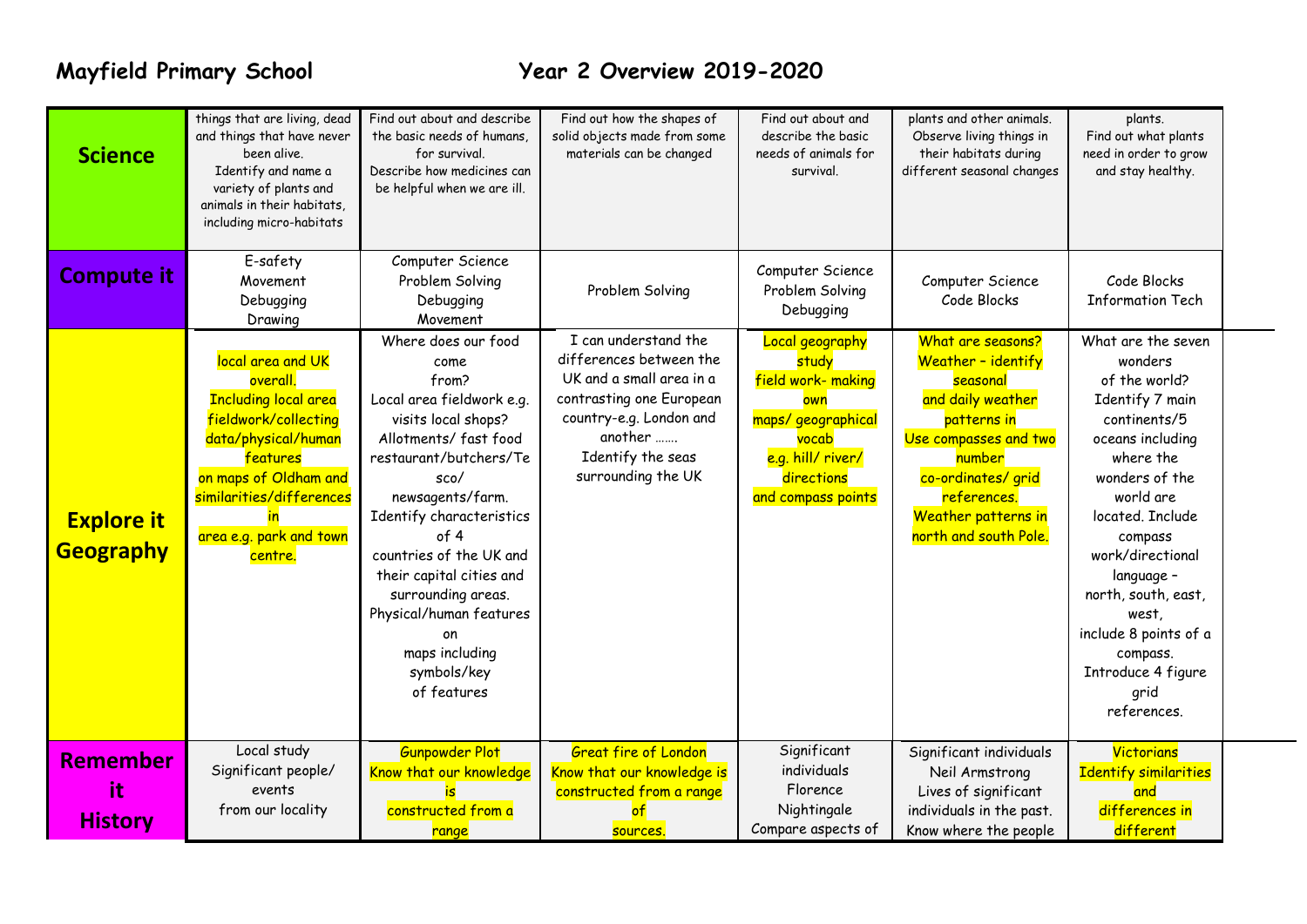# **Mayfield Primary School Year 2 Overview 2019-2020**

|                                      |                                                                                                                                                    | of sources.<br>Significant events from<br>the<br>past.<br>Know where events fit<br>with<br>a chronological narrative | Significant events from the<br>past.<br>Know where events fit with<br>chronological narrative                          | lives in different<br>periods.                                                                                                                                     | fit<br>within a chronological<br>framework.                                                                                                    | periods of history.                                                                                                                                  |
|--------------------------------------|----------------------------------------------------------------------------------------------------------------------------------------------------|----------------------------------------------------------------------------------------------------------------------|------------------------------------------------------------------------------------------------------------------------|--------------------------------------------------------------------------------------------------------------------------------------------------------------------|------------------------------------------------------------------------------------------------------------------------------------------------|------------------------------------------------------------------------------------------------------------------------------------------------------|
| <b>Create it</b><br><b>Art</b>       | I can try out making<br>different tones using<br>pencils, chalk or<br>charcoal<br>What's outside my<br>window?<br>pictures                         | Cezanne<br>Still life food drawings/<br>paintings<br>Children's illustrators                                         | I can try out making<br>different tones using<br>pencils, chalk or charcoal<br><b>Fire drawings and</b><br>silhouettes | I can choose the<br>right materials<br>to use for my<br>artwork and use<br>them well<br>Wolf drawings/<br>forests v's city<br>scopes<br>Children's<br>illustrators | I can paint things I<br>have seen,<br>remembered or<br>imagined<br>Looking at drawing<br><b>landscapes</b><br>and different weather<br>picture | I can experiment<br>with basic<br>tools on rigid and<br>flexible<br>materials<br>Science aspect of<br>clay-making<br>clay containers for<br>jars ect |
| <b>Make it</b>                       | Levers and slides- pop<br>up window pictures                                                                                                       | $Food tech - 1$                                                                                                      | Materials investigation<br>Building houses/ London sky<br>line                                                         | Making a swing /-<br>levers/                                                                                                                                       | Making windmills<br>Wind/Rain instruments                                                                                                      | Making picnic<br>baskets-structures<br>and templates                                                                                                 |
| <b>Design</b><br><b>Technology</b>   |                                                                                                                                                    |                                                                                                                      |                                                                                                                        |                                                                                                                                                                    |                                                                                                                                                |                                                                                                                                                      |
| <b>Understand</b><br>it<br><b>RE</b> | Christianity/ Judaism<br>How should we care for<br>others and the world.<br>and why does it<br>matter?<br>How and why do Jews<br>celebrate Sukkot? | Christianity<br>What can we learn from<br>visiting a church?                                                         | Christianity/ Judaism<br>Why is Moses important to<br>Jews?<br>Why is the Bible special<br>for Christians?             | Christianity - Easter<br>Easter story.<br>Jesus in the Temple,<br>How do Christians<br>celebrate Easter?                                                           | Christianity<br>How and why is<br>Christmas the festival<br>of light?                                                                          | What can we learn<br>from the story of a<br>saint?                                                                                                   |
| <b>Understand</b><br><b>it PHSCE</b> | <b>Health and Well being</b><br>Healthy life styles<br>Growing and changing<br>Keeping safe                                                        |                                                                                                                      | Relationships<br>Feelings and emotions<br>Healthy relationships<br>Valuing differences                                 |                                                                                                                                                                    | Living in the wider world<br>Rights and responsibilities<br>Taking care of the environment<br>Money                                            |                                                                                                                                                      |